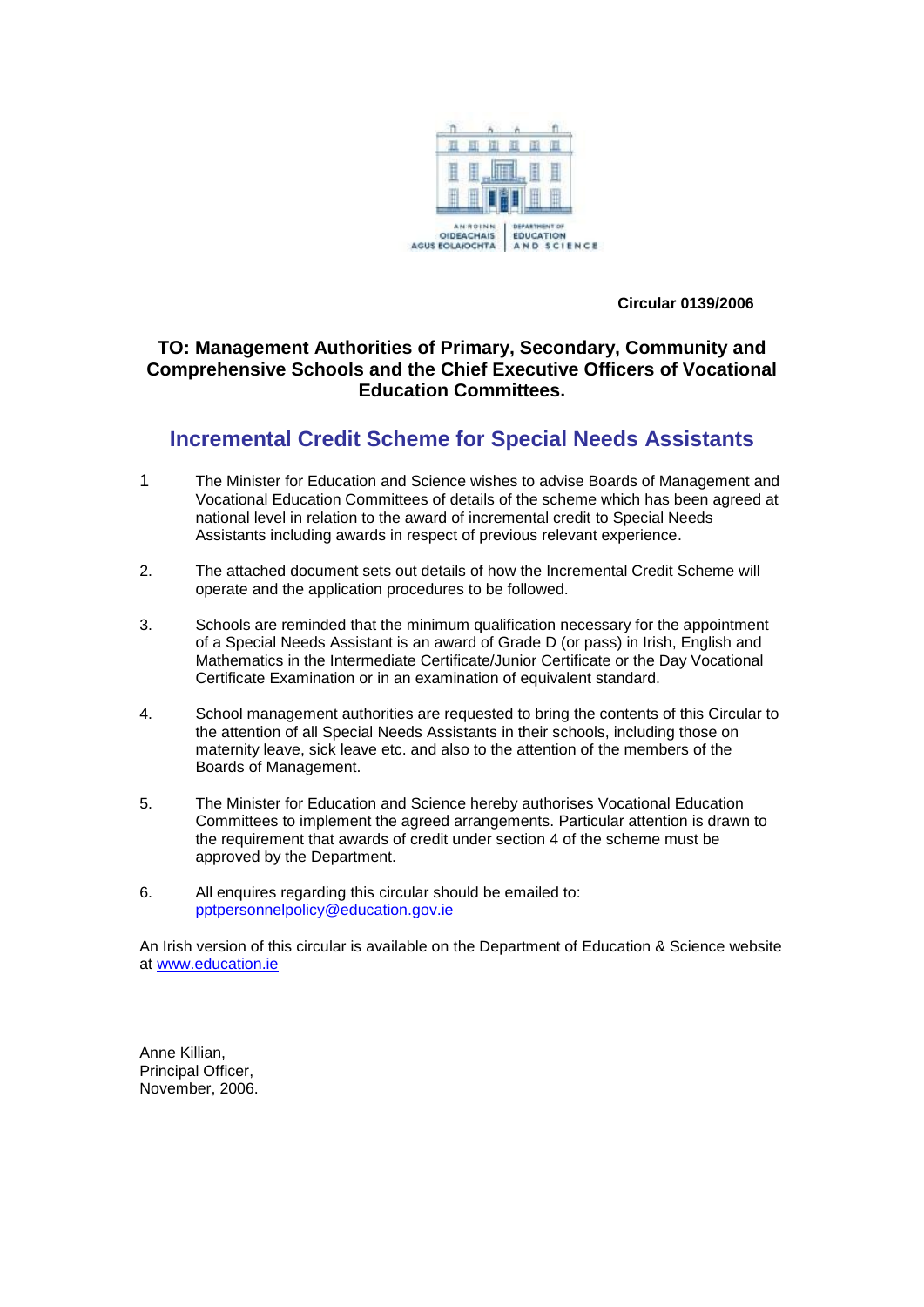# **SCHEME FOR THE AWARD OF INCREMENTAL CREDIT TO**

## **SPECIAL NEEDS ASSISTANTS**

**Issued by:**

Payroll Liaison Section Department of Education and Science, Cornamaddy, Athlone, Co. Westmeath.

**November, 2006**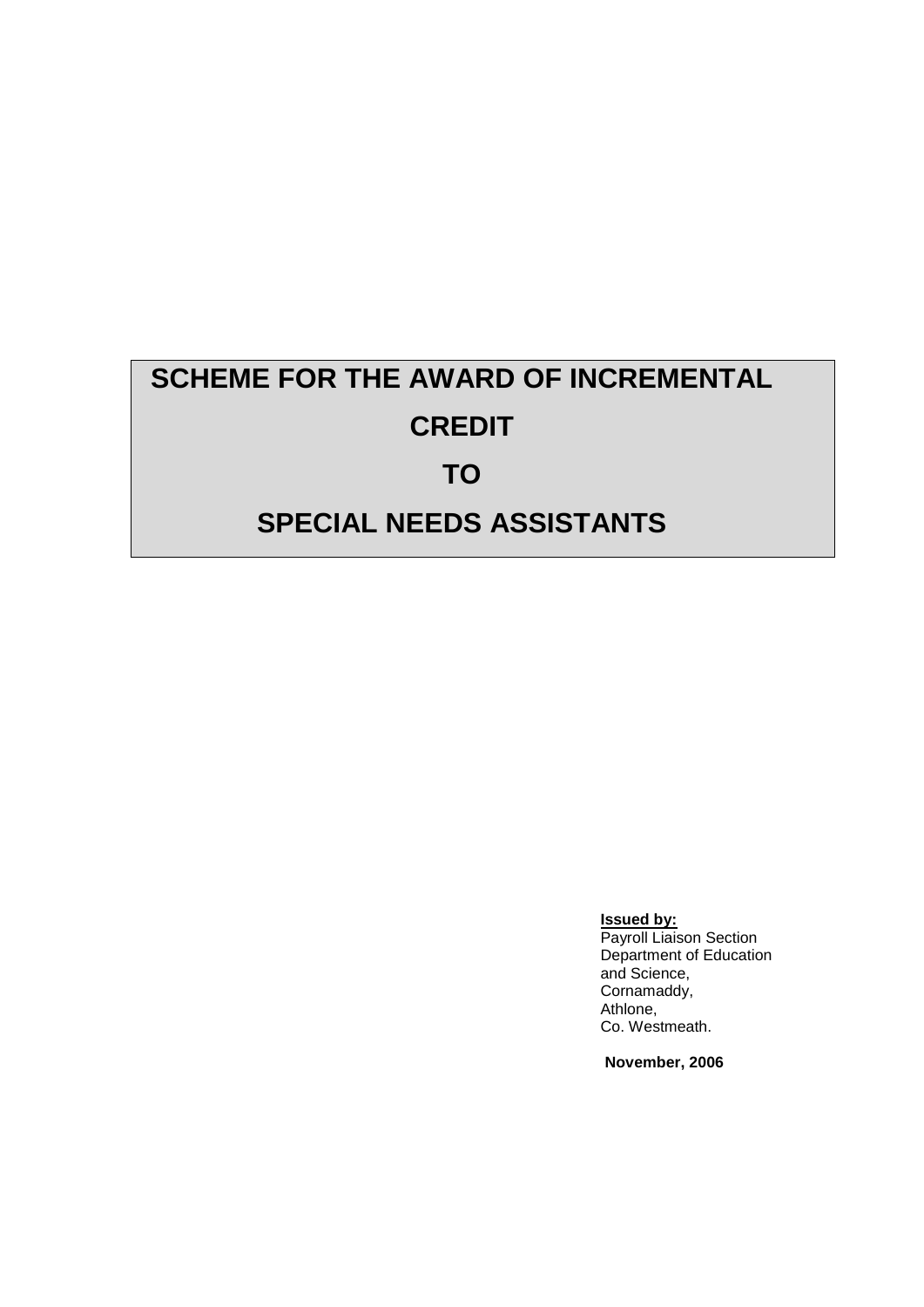#### **1. INTRODUCTION**

- 1.1 The purpose of this scheme is to reflect in the remuneration of a Special Needs Assistant the value of previous experience relevant to his/her work.
- 1.2 The Scheme sets out
	- a) the criteria by which the appropriate point of the salary scale shall be determined on which a Special Needs Assistant (SNA) shall be placed on appointment and
	- b) the method by which progression on the scale thereafter may be achieved.
- 1.3 The scheme provides for the award, on satisfactory completion of probation, of incremental credit in respect of certain previous experience as set out below. Credit shall not be awarded more than once for any period of prior service.
- 1.4 The incremental date of a SNA whose salary scale point is revised in accordance with this scheme may be adjusted accordingly.
- 1.5 This scheme shall have effect as and from 8 April 2002.

#### **2. ELIGIBILITY**

- 2.1 To be eligible for the award of incremental credit, a SNA must
	- a) hold the minimum educational qualification prescribed from time to time by the Minister for Education and Science at the time of first appointment and
	- b) have satisfactorily completed his/her probationary period.
- 2.2 A person appointed as a SNA who does not hold the prescribed minimum qualification, or whose probationary period is extended, shall be paid at the first point of the scale and shall not be eligible to progress on the scale above this point unless and until s/he has acquired the prescribed qualification or satisfactorily completes probation.

#### **3. PROGRESSION ON THE INCREMENTAL SCALE**

- 3.1 An increment may be granted as from the date immediately succeeding that on which a SNA shall have completed a year of satisfactory service. Progression shall be dependant on the service given being certified annually by the school authority as having been satisfactory, in the form set out in [Appendix 2](http://www.education.ie/en/Circulars-and-Forms/Active-Circulars/cl0139_2006_app_b_snainccr.pdf) or in such other form as may be prescribed from time to time for this purpose<sup>1</sup>. Certification documents must be retained as part of the records of the school or VEC as appropriate.
- 3.2 The first increment shall be payable on the first anniversary of appointment or satisfactory completion of probation whichever is the later.
- 3.3 An increment may be withheld and/or one or more increments may be withdrawn where the service of an SNA is deemed unsatisfactory by the school authority. The school authority shall on form DEF-INC set out in [Appendix 3](http://www.education.ie/en/Circulars-and-Forms/Active-Circulars/cl0139_2006_app_c_snainccr.pdf) or in such other form as may be prescribed form time to time for this purpose, advise the Payroll Service of the Department of Education and Science/VEC, as appropriate of each SNA employed where an increment is to be withheld or withdrawn.

<sup>-</sup> $1$  The prescribed forms are available for download from the Department's website [www.eduation.ie](http://www.eduation.ie/)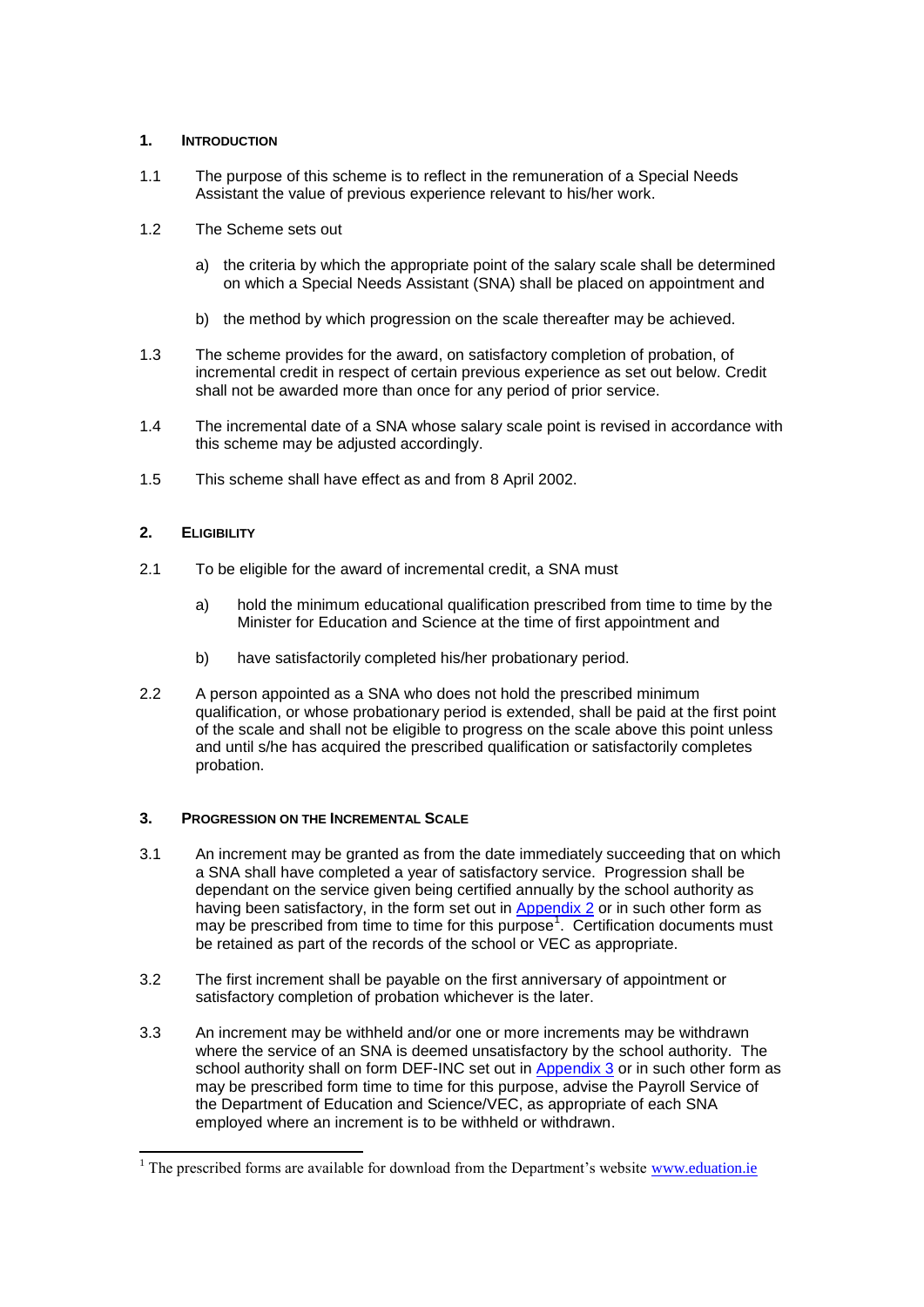#### **4. PREVIOUS RELEVANT SERVICE**

- 4.1 Credit on the incremental scale may be awarded in respect of period(s) of relevant experience gained in the Public Service, or in any agency funded by the State. The experience so gained must be demonstrated by the SNA, to the satisfaction of the school authority (including Vocational Education Committee as appropriate) and of the Department, to be directly relevant to the requirements of the post to which the SNA has been appointed.
- 4.2 Service in one or more of the following categories of employment as defined by the Department of Health and Children or Department of Education and Science - may be considered for the purpose of the award of incremental credit under this scheme where satisfactory documentary evidence is submitted:

Nurse – e.g. SEN, SRN Nursery Nurse, House Parent in a residential institution, Care Attendant, Recognised teacher<sup>2</sup> in a State funded school.

Other categories of employment may be considered where the applicant can clearly demonstrate to the satisfaction of the Department of Education and Science<sup>3</sup> the relevance of the service to the duties of the SNA.

- 4.3 Incremental credit shall not be awarded in respect of work undertaken
	- a) as part of a course of study for the award of a qualification,
	- b) in a clerical/administrative capacity,
	- c) in a volunteer capacity or
	- d) in the service of a private employer.
- 4.4 For service to be reckoned for the award of credit, the employer at the time must certify that
	- a) the service was remunerated under a whole-time contract of employment or, with effect from 20 Dec 2001, a regular part-time contract, and
	- b) the applicant was appropriately qualified at the time it was given and
	- c) the service was satisfactory.

-

- 4.5 The SNA shall be placed on the scale at the point s/he would have reached had the service, in respect of which credit is awarded, been service as a qualified SNA.
- 4.6 Payment of any award in respect of relevant previous experience shall not be made earlier than the date on which probation is satisfactorily completed.

<sup>&</sup>lt;sup>2</sup> A teacher who has retired under the Early Retirement Scheme for teachers will, under the terms of that scheme, forfeit his/her pension on taking up any other employment in the public sector. In the case of a teacher retired on the grounds of ill health, s/he is obliged to contact the Pensions Unit of the Department before undertaking employment as a SNA.

<sup>&</sup>lt;sup>3</sup> VECs must submit all such applications to the Department of Education and Science.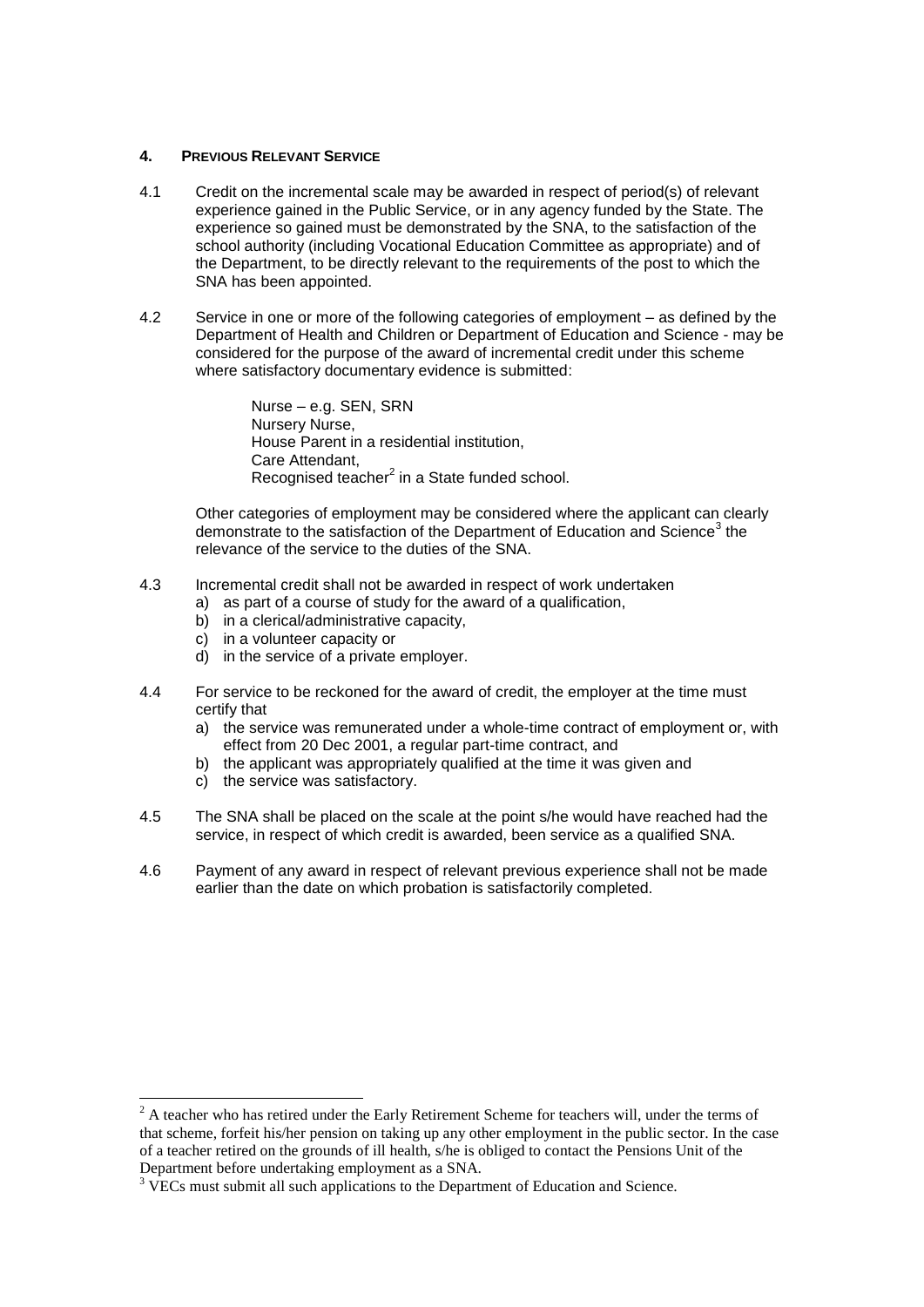#### **5 APPLICATION PROCESS**

- 5.1 Application Procedures:
	- a) Applications for the award of incremental credit under this scheme shall be accepted only on form SNA-INCCR set out in [Appendix 1](http://www.education.ie/en/Circulars-and-Forms/Active-Circulars/cl0139_2006_app_a_snainccr.pdf) or in such other form as may be prescribed from time to time for this purpose<sup>4</sup>.
	- b) Duly completed applications forms should be submitted:
		- i) In the case of a SNA employed in a Primary, Secondary, Community or Comprehensive School, to:

**Department of Education & Science, Post-Primary Payroll Liaison Section, Cornamaddy, Athlone, Co. Westmeath.**

ii) in the case of a SNA employed in a Vocational School or Community College, to:

#### **CEO of the Vocational Education Committee by which the applicant is employed.**

- c) Applications must be accompanied by appropriate certification<sup>5</sup> of educational qualification and of all service in respect of which a claim is being submitted. Failure in this regard will lead to the application being refused or returned to the applicant and a consequent delay in processing the application.
- 5.2 Independent verification of any or all details of a claim may be sought at the time of submission or at a later date for audit purposes.

The prescribed forms are available for download from the Department's website [www.education.ie](http://www.education.ie/)

<sup>&</sup>lt;sup>5</sup> The applicant is responsible for obtaining all necessary documentation to support the claim being made – e.g. certification of service by a previous employer or of examination results.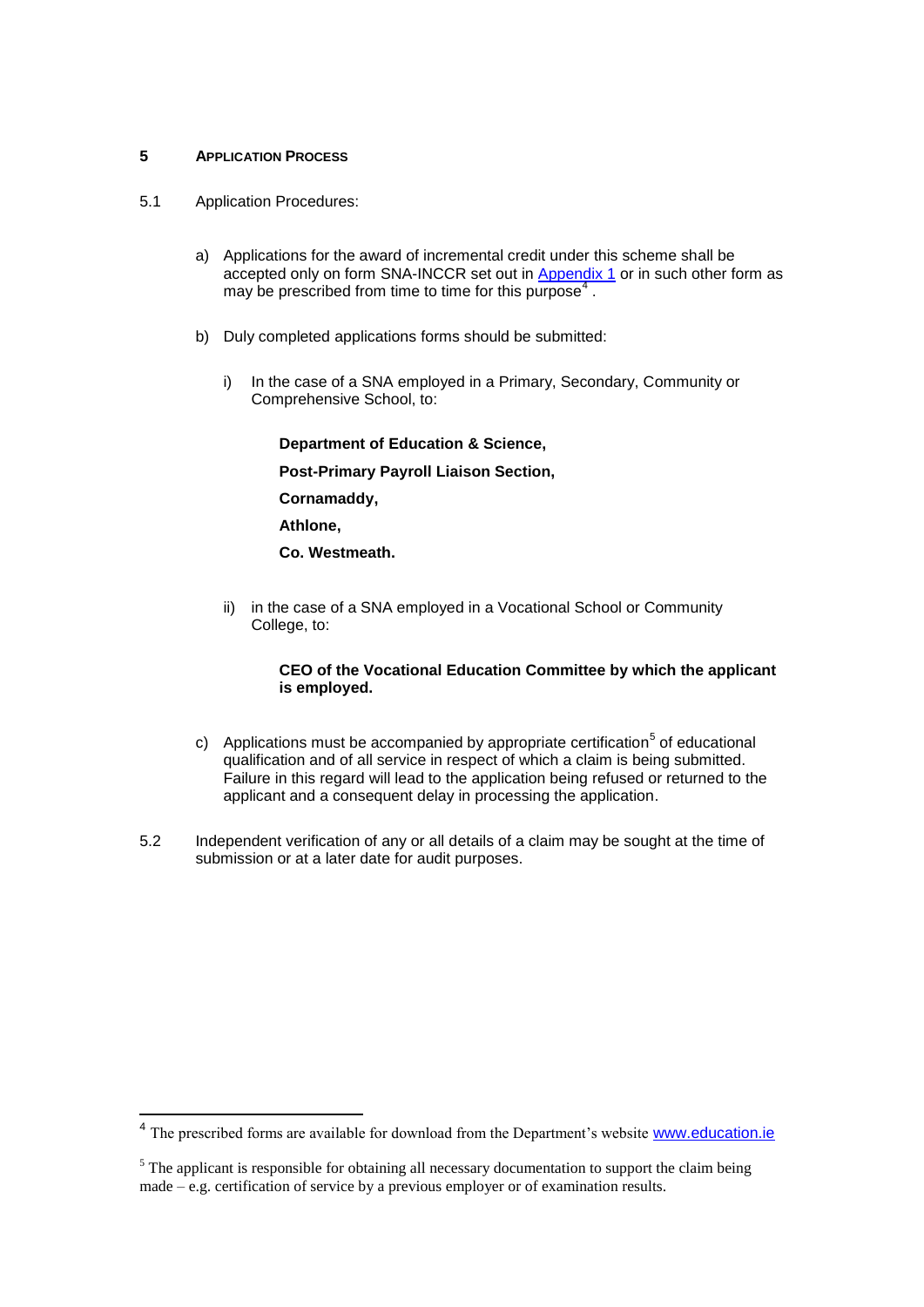

## Please refer to [Circular 0139/2006](http://www.education.ie/servlet/blobservlet/cl0139_2006.doc) for further information

## **Appendix 1**

## **INCREMENTAL CREDIT CLAIM FORM FORM** Form SNAINCCR **Special Needs Assistant 1 of 4**

| A    | <b>INSTRUCTIONS</b><br><b>Previous Relevant Service:</b>                                                                                                                                                                                |
|------|-----------------------------------------------------------------------------------------------------------------------------------------------------------------------------------------------------------------------------------------|
|      | Applicant should complete Sections 1 & 2, Section 3 to be completed by School Authority. The form<br>should then be sent to the former employer for completion of Section 4 and direct return to the<br>appropriate address at B below. |
| в    | Address for submission of claim in the case of Special Needs Assistant (SNA) Employed in a                                                                                                                                              |
| (i)  | Primary/Secondary/Community/Comprehensive School:                                                                                                                                                                                       |
|      | Department of Education & Science, Payroll Liaison Section, Cornamaddy, Athlone, Co. Westmeath.                                                                                                                                         |
| (ii) | <b>Vocational School/Community College:</b>                                                                                                                                                                                             |
|      | CEO of the relevant Vocational Education Committee by which claimant is currently employed.                                                                                                                                             |

#### *SECTION 1*

| 1(a) | Applicant:                              | Name:                |                   |                |  |
|------|-----------------------------------------|----------------------|-------------------|----------------|--|
|      |                                         | Address:             |                   |                |  |
|      |                                         | Telephone<br>Number: |                   |                |  |
| (b)  | School currently<br>employed in Ireland |                      | Name:<br>Address: |                |  |
|      | Roll No:                                |                      |                   |                |  |
|      | School Telephone Number:                |                      |                   |                |  |
| (c)  | PPSN (RSI) No.                          |                      |                   |                |  |
| (d)  | Date of Birth                           |                      |                   |                |  |
| 2(a) | <b>Qualifications held:</b>             |                      |                   |                |  |
|      | <b>Qualifications:</b>                  |                      | Subjects:         | Year of Award: |  |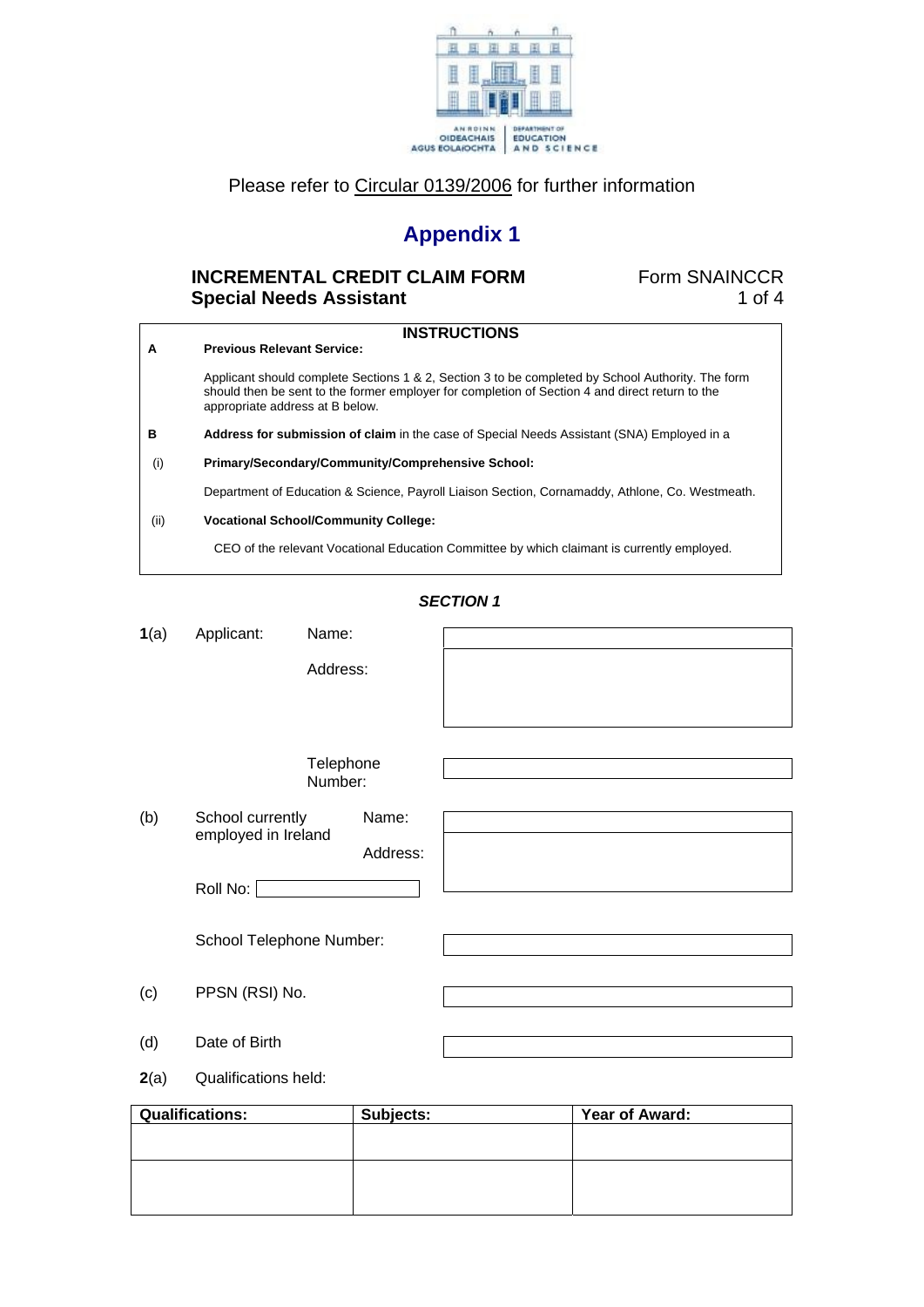#### **SECTION 2**

- **1**(a) Exact period in respect of which this incremental credit is now being claimed: Give specific dates DD/MM/YYY & only one period of employment per. Application form
- (b) Name and address of where this service was given



**2**(a) Have you previously claimed and/or received incremental credit on the incremental salary scale under the terms of any Incremental Credit scheme in operation in Ireland?

|  | Yes $\Box$ No $\Box$ |  |
|--|----------------------|--|

Please tick appropriate box

(b) If the answer to above is "Yes", please give details

Describe how the professional experience gained above is relevant to your work as a Special Needs Assistant

Signature of Applicant: \_\_\_\_\_\_\_\_\_\_\_\_\_\_\_\_\_\_\_\_\_\_\_ Date: \_\_\_\_\_\_\_\_\_\_\_\_\_\_\_\_\_\_

**NO FURTHER INFORMATION ON THIS FORM SHOULD BE COMPLETED BY THE APPLICANT - SEE INSTRUCTIONS ON PAGE 1.**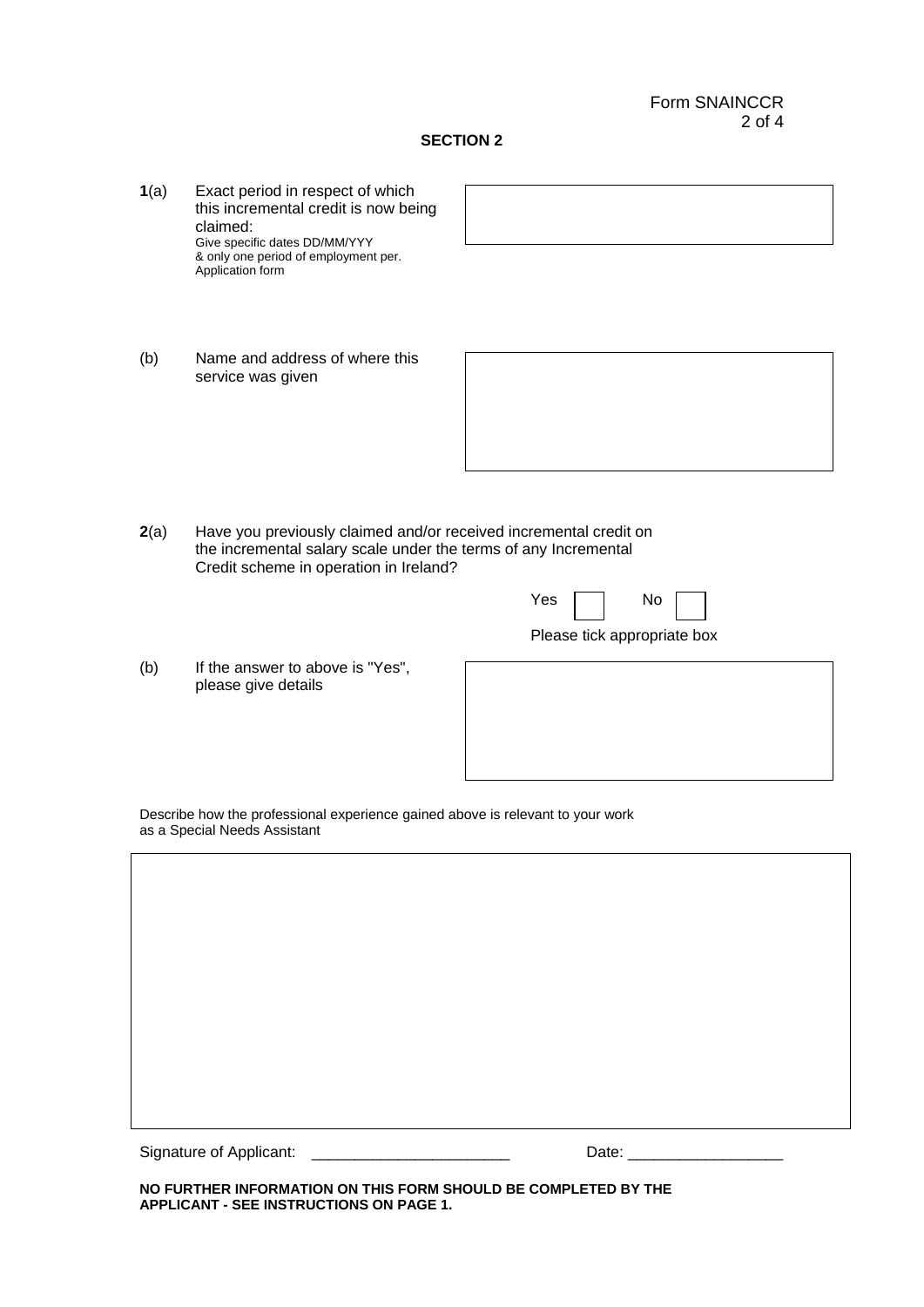Form SNAINCCR 3 of 4

#### **SECTION 3 TO BE COMPLETED BY SCHOOL AUTHORITY**

Minimum Educational Qualifications **Each applicant must have been awarded Grade D (or pass) at least, in Irish, English and Mathematics in the Intermediate/Junior Certificate Examination, in the Day Vocational Certificate Examination or in an examination of equivalent standard.**

| Does the applicant hold the Minimum Educational qualification<br>necessary for the position of SNA (see above)?<br><b>Yes</b><br>No                                                                                                                          |                                                                                                                                                                   |  |  |
|--------------------------------------------------------------------------------------------------------------------------------------------------------------------------------------------------------------------------------------------------------------|-------------------------------------------------------------------------------------------------------------------------------------------------------------------|--|--|
| Please complete in respect of the applicant's qualifications.                                                                                                                                                                                                |                                                                                                                                                                   |  |  |
| <b>Intermediate/Junior Certificate</b>                                                                                                                                                                                                                       | <b>Day Vocational Examination</b>                                                                                                                                 |  |  |
| Have you verified that the applicant<br>was awarded Grade D or (pass) at least,<br>in Irish, English and Mathematics in the<br>Intermediate/Junior Certificate Examination?                                                                                  | Have you verified that the applicant<br>was awarded Grade D or (pass) at least,<br>in Irish, English and Mathematics in the Day<br><b>Vocational Examination?</b> |  |  |
| Yes<br>No                                                                                                                                                                                                                                                    | Yes<br>No.                                                                                                                                                        |  |  |
| Examination No. __________<br>Year: The Contract of the Contract of the Contract of the Contract of the Contract of the Contract of the Contract of the Contract of the Contract of the Contract of the Contract of the Contract of the Contract of the Cont | Examination No. _________<br>Year: ________                                                                                                                       |  |  |
| If the applicant achieved the minimum qualification in an examination other than the<br>Intermediate/Junior Certificate Examination or the Day Vocational Certificate Examination<br>please state the full formal title of the qualification.                |                                                                                                                                                                   |  |  |
|                                                                                                                                                                                                                                                              |                                                                                                                                                                   |  |  |
| N.B You must submit a statement of results achieved in the case of your<br>qualification.                                                                                                                                                                    |                                                                                                                                                                   |  |  |

Has the applicant satisfactorily completed his/her probationary period? Yes  $\Box$  N

| ×<br>۰. |  |
|---------|--|
|         |  |

| I certify that all information given above is true and accurate. |                       |  |
|------------------------------------------------------------------|-----------------------|--|
|                                                                  | Authenticating stamp: |  |
| Position:<br>(Chairperson/Secretary Board of Management/CEO)     |                       |  |
| Date:                                                            |                       |  |

**ADDITIONAL DOCUMENTARY EVIDENCE MAY BE SOUGHT IN SUPPORT OF THE INFORMATION GIVEN ABOVE IF NOT ENOUGH INFORMATION IS PROVIDED**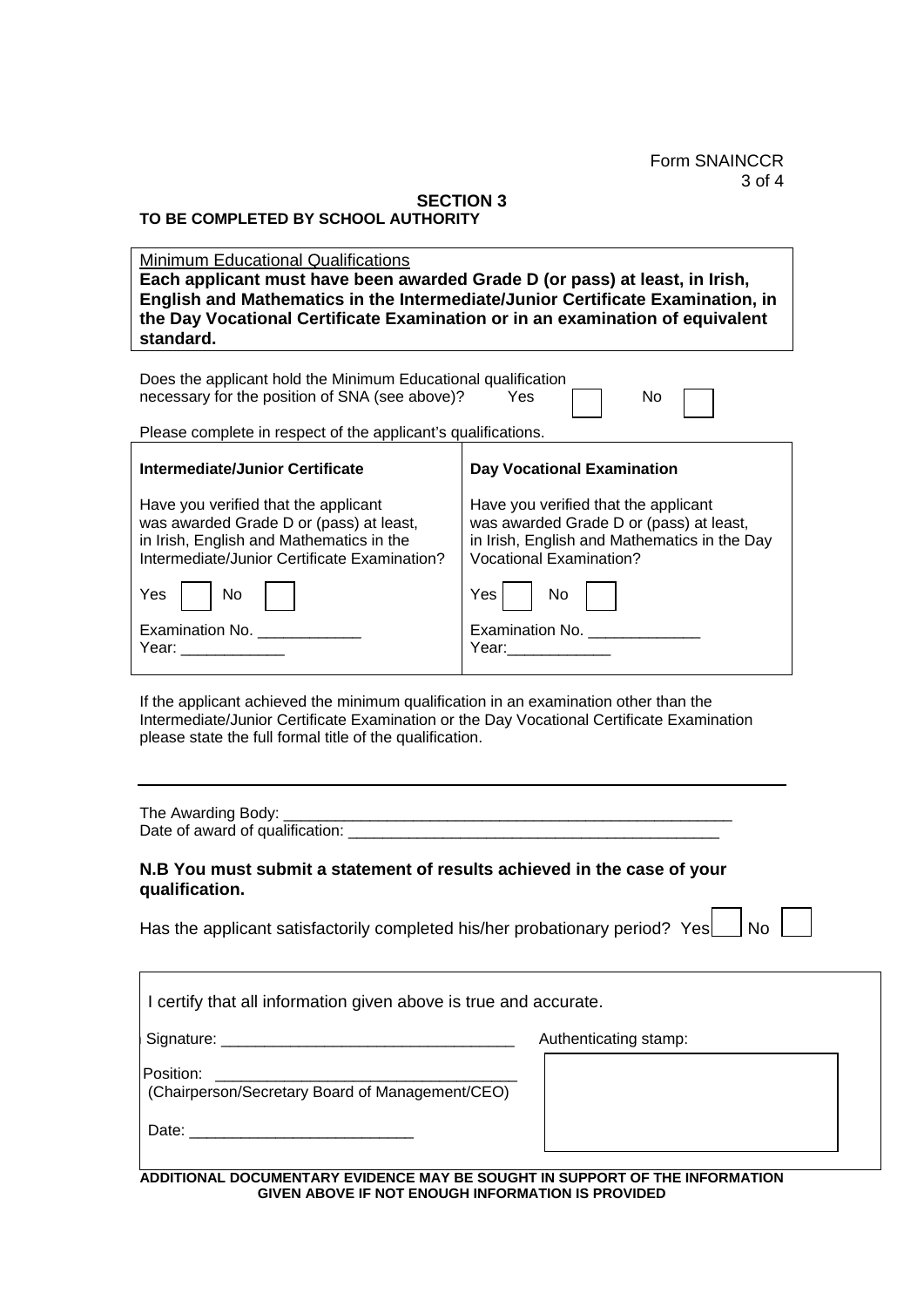#### **SECTION 4**

#### **TO BE COMPLETED BY FORMER EMPLOYER IN RESPECT OF RELEVANT SPECIAL NEEDS ASSISTANT SERVICE**

|                         | (a) Employer Name/Address                                                                                                         |                       |
|-------------------------|-----------------------------------------------------------------------------------------------------------------------------------|-----------------------|
|                         | (b) Exact period of employment<br>Give specific dates DD/MM/YYY & only one period<br>of employment per. Application form          |                       |
| (c)                     | Duties of employment of applicant - PLEASE BE PRECISE                                                                             |                       |
|                         |                                                                                                                                   |                       |
| (d)                     | Minimum qualifications<br>necessary for position held:                                                                            |                       |
| (e)                     | Was the employment full-time?<br>If part-time please give a breakdown<br>of hours worked per. day separately                      | Yes<br>No             |
| (f)                     | Was applicant remunerated<br>in respect of this employment?                                                                       | Yes<br>No             |
| (g)                     | Have you confirmed the above<br>with Company records?                                                                             | No<br>Yes             |
| (h)                     | Was service given, efficient and<br>to your satisfaction in all respects?<br>(If answers to the above are "No" please state why): | Yes<br>No             |
|                         |                                                                                                                                   |                       |
|                         | I certify that all information given above is true and accurate.                                                                  |                       |
| Signature:              |                                                                                                                                   | Authenticating stamp: |
| Position in<br>Company: | (e.g. HR Manager)                                                                                                                 |                       |
| Date:                   |                                                                                                                                   |                       |

**ADDITIONAL DOCUMENTARY EVIDENCE MAY BE SOUGHT IN SUPPORT OF THE INFORMATION GIVEN ABOVE IF NOT ENOUGH INFORMATION IS PROVIDED**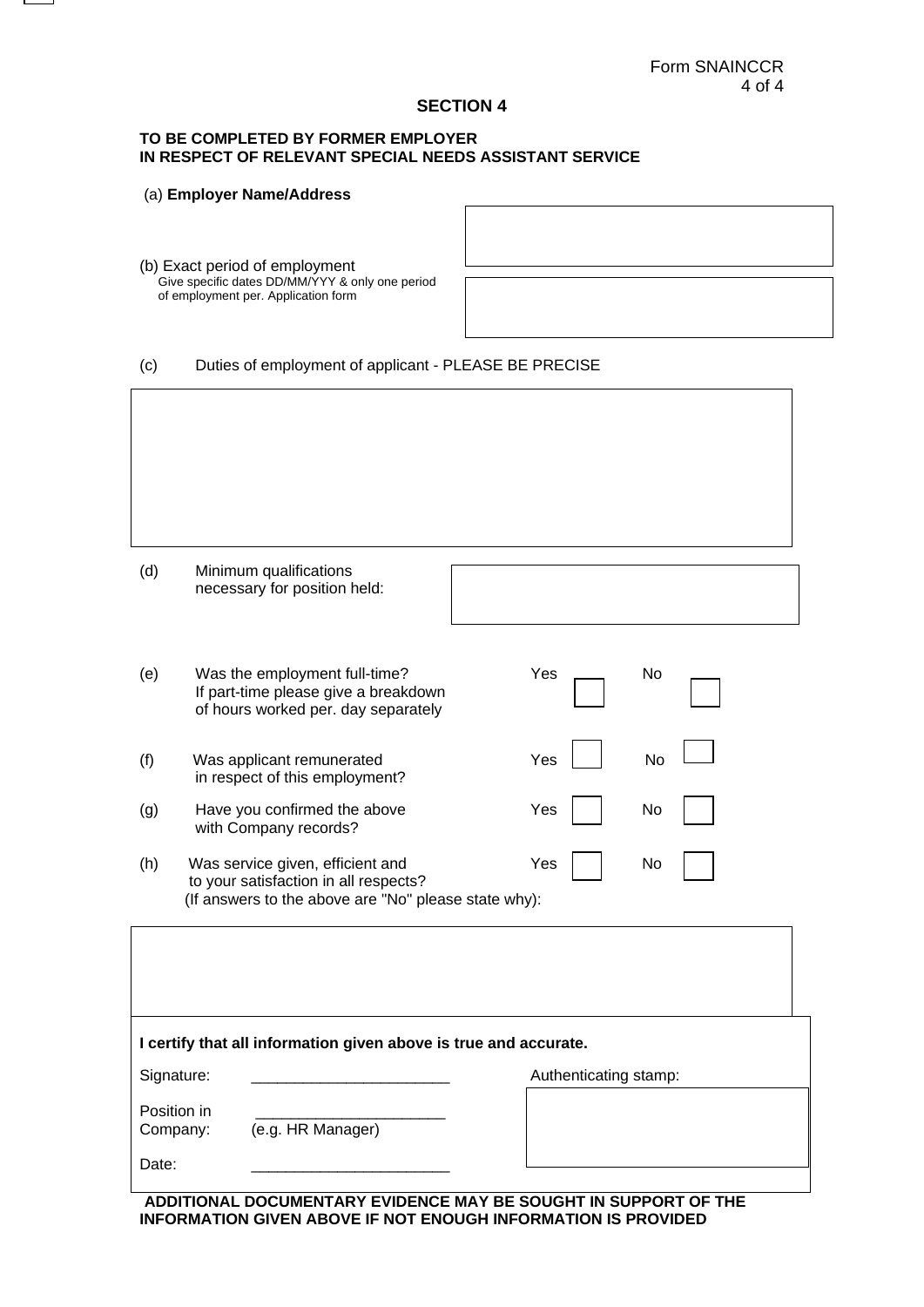

Please refer to [Circular 0139/2006](http://www.education.ie/servlet/blobservlet/cl0139_2006.doc) for further information

## **Appendix 2 - SNA Assessment Form (Sample)**

**Form SNA ASS Page 1 of 2** 

## **This form is to be retained by the School Authority**

### **PART 1**

| PPS No.:_________________________ |  |
|-----------------------------------|--|
| School Name:                      |  |
| <b>School Address:</b>            |  |
| School Roll No.                   |  |

### **PART 2**

|                                                  | Satisfactory | Unsatisfactory |
|--------------------------------------------------|--------------|----------------|
| 1. Attendance: (if unsatisfactory give details)  |              |                |
|                                                  |              |                |
|                                                  |              |                |
|                                                  |              |                |
|                                                  |              |                |
|                                                  |              |                |
|                                                  |              |                |
|                                                  | Satisfactory | Unsatisfactory |
| 2. Conduct: (If unsatisfactory give details)     |              |                |
|                                                  |              |                |
|                                                  |              |                |
|                                                  |              |                |
|                                                  |              |                |
|                                                  |              |                |
|                                                  |              |                |
|                                                  | Satisfactory | Unsatisfactory |
| 3. Level to which duties have been performed (if |              |                |
| unsatisfactory give details)                     |              |                |
|                                                  |              |                |
|                                                  |              |                |
|                                                  |              |                |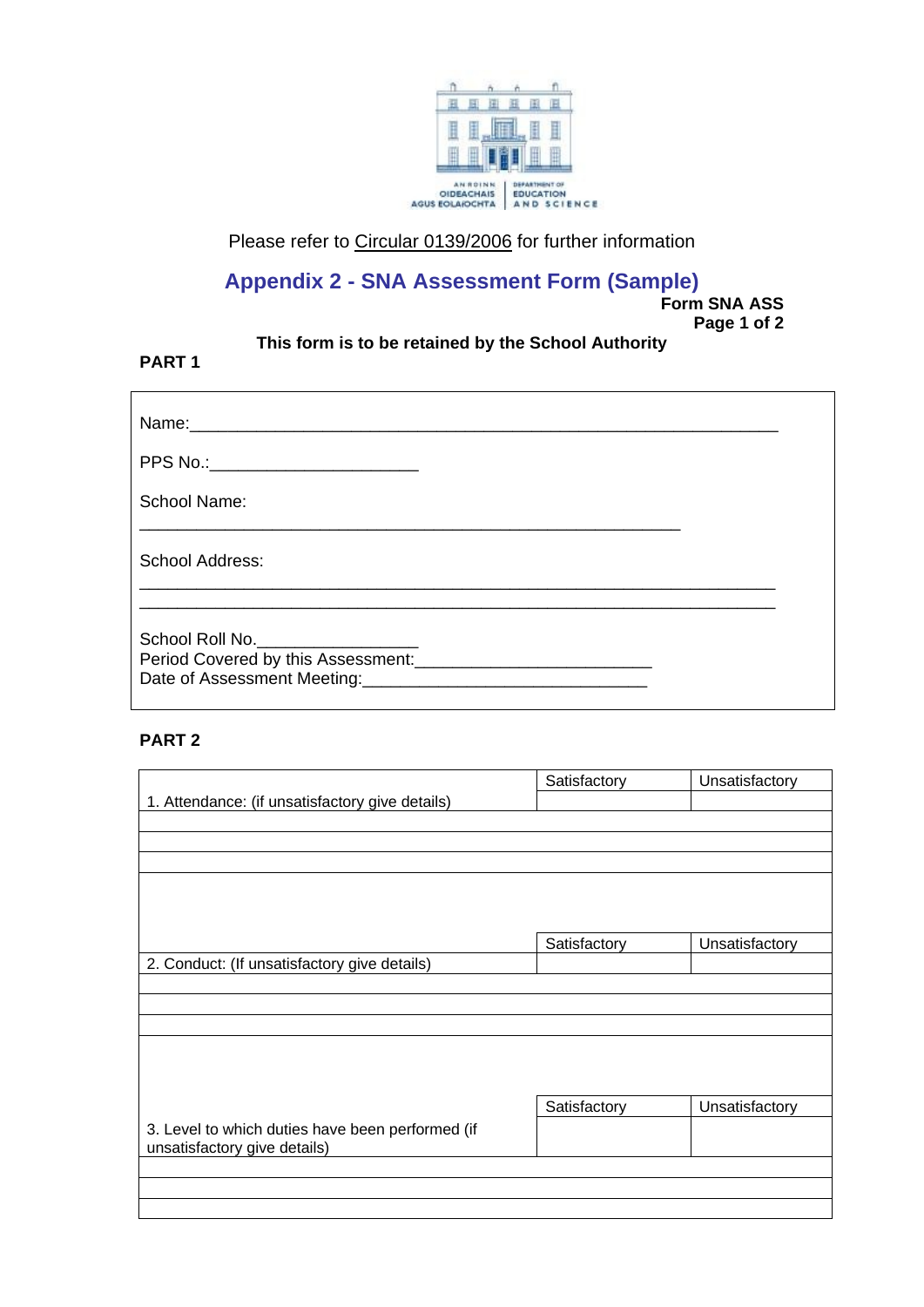#### **Form SNA ASS Page 2 of 2**

|                                  | Satisfactory | Unsatisfactory |
|----------------------------------|--------------|----------------|
| 4. Overall Rating of Performance |              |                |

#### **PART 3**

**The content of this form has been discussed with the Special Needs Assistant.** 

| Signed by: | (SNA |
|------------|------|
|------------|------|

Date:

| Signed by: | (Principal) |
|------------|-------------|
|------------|-------------|

Date:

**Note** 

An overall rating of unsatisfactory will result in the deferral of the award of an increment.

#### **In the case of an unsatisfactory rating [Form DEF-INC](http://www.education.ie/servlet/blobservlet/cl0139_2006_app_c_form_definc.doc) should be completed and returned to the Payroll Service of the Department of Education and Science/VEC**

Completed forms should be returned as follows: In the case of a SNA employed in a Primary, Secondary, Community or Comprehensive School: SNA Payroll Division, Dept. of Education & Science, Cornamaddy, Athlone, Co. Westmeath.

In the case of a SNA employed in a Vocational School or Community College to The CEO of the Vocational Educational Committee by which the SNA is employed**.**